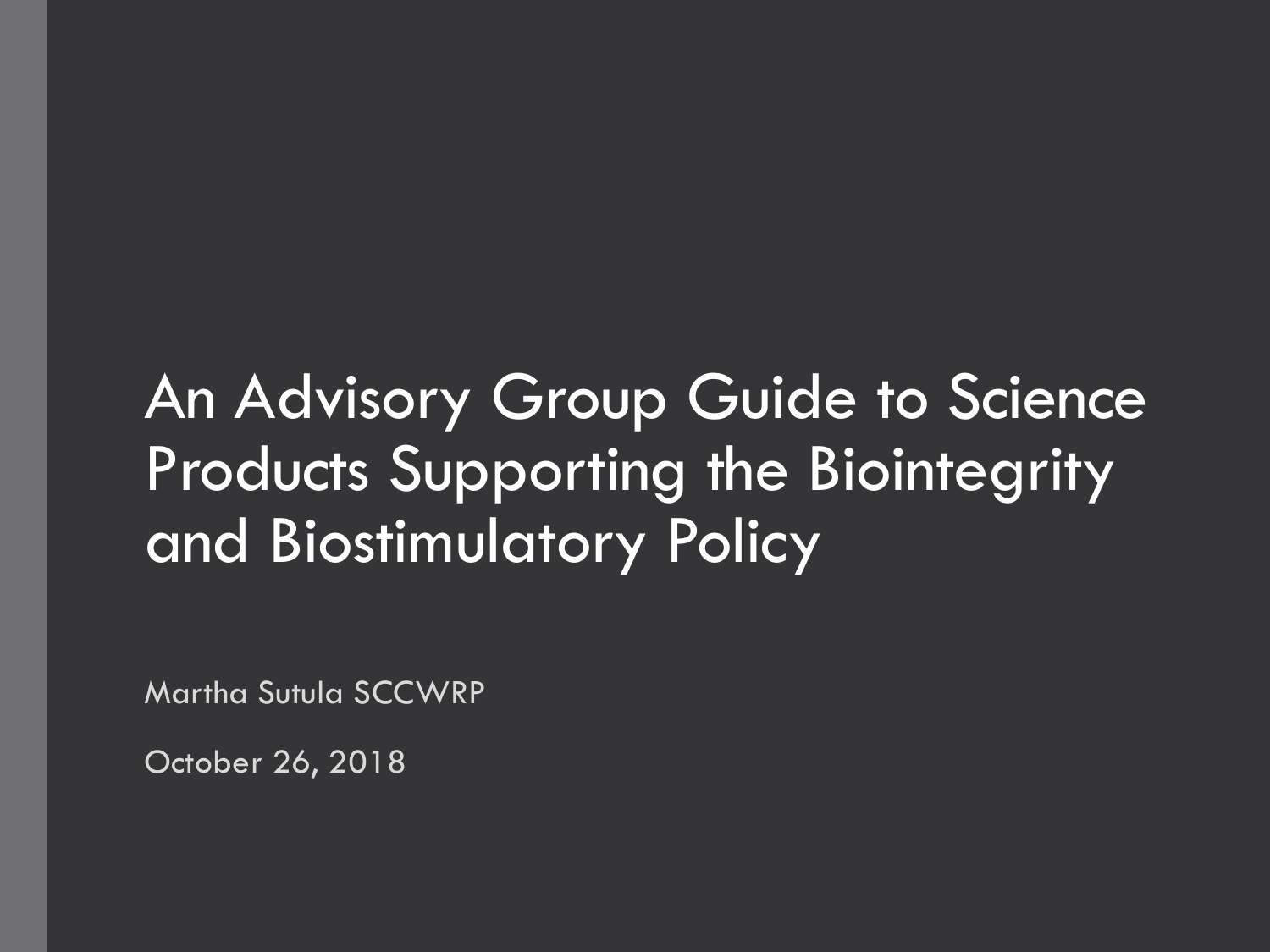

# **Context**

"Science products are the raw materials, but we don't have a plan for the house. How can we give feedback on the raw materials if we don't know what you are doing to build"

"we haven't had time to review the products"

….anonymous stakeholders

- Advisory groups need a guide for how all the science products fit together in order to prioritize their feedback
- Integrated view also important for beginning to map out policy options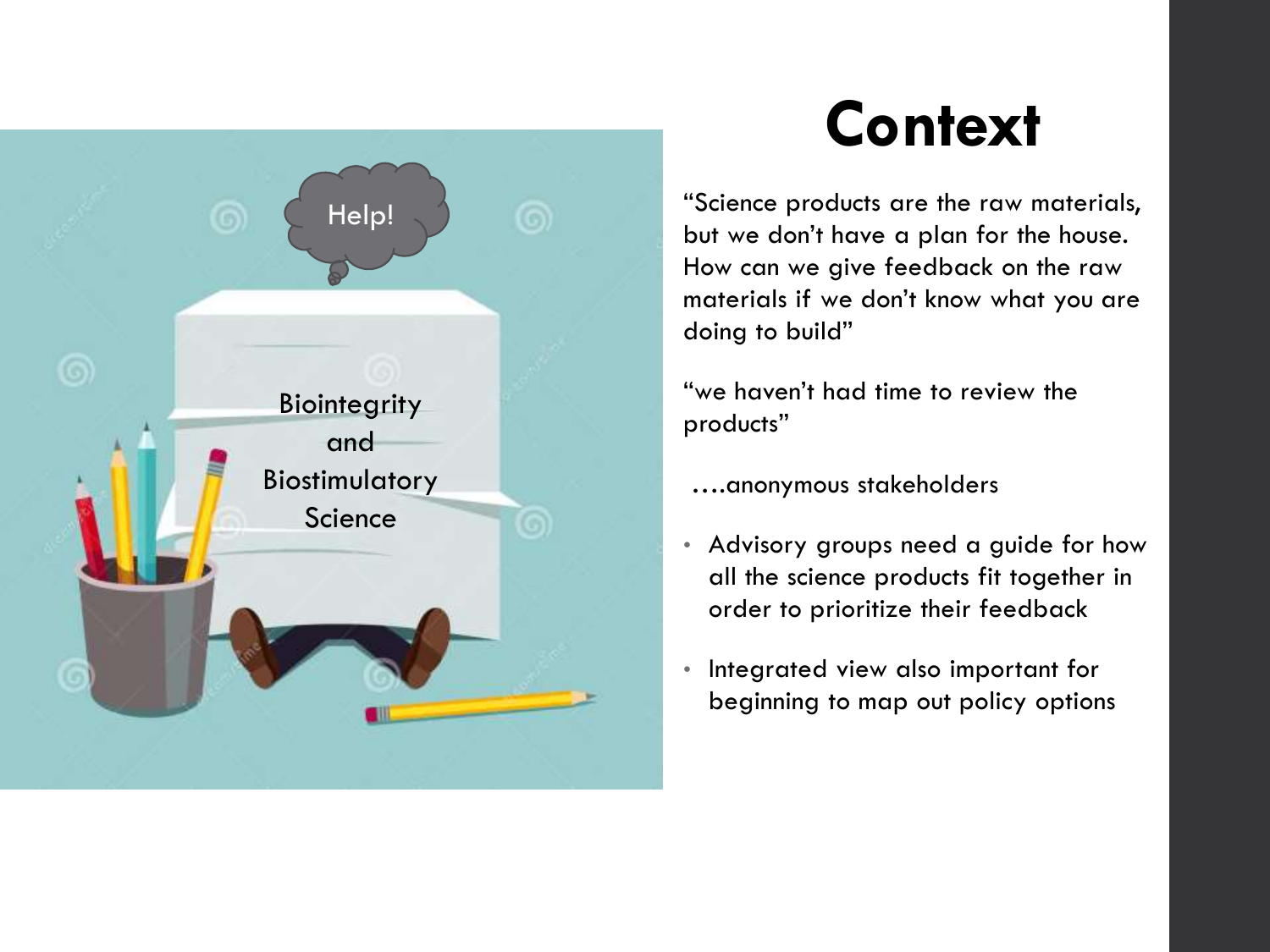### **Take Home Message: Conceptual View of Review and Timeline of Completion of Technical Products**

#### **Finalize Spring 2019**

Biointegrity Tools, CSCI (Mazor et al. 2016) ASCI (Theroux et al. in prep), Channels in Developed Landscapes, Beck et al in review) **Finalize as Policy Options Become Clarified**

**Finalize Before Staff Report**

Reference Distribution, Biointegrity Interpretation Support (Ode et al. 2016, BCG Paul et al in prep)

Biostimulatory CA-specific analyses protective of Biointegrity (Fetscher et al. 2014, Mazor et al. in prep)

Iterations on stressresponse analyses

Wadeable Stream Eutrophication Synthesis (Sutula et al. TR 1048) Approaches to Assessment, Prevention and Management (Sutula TR 871)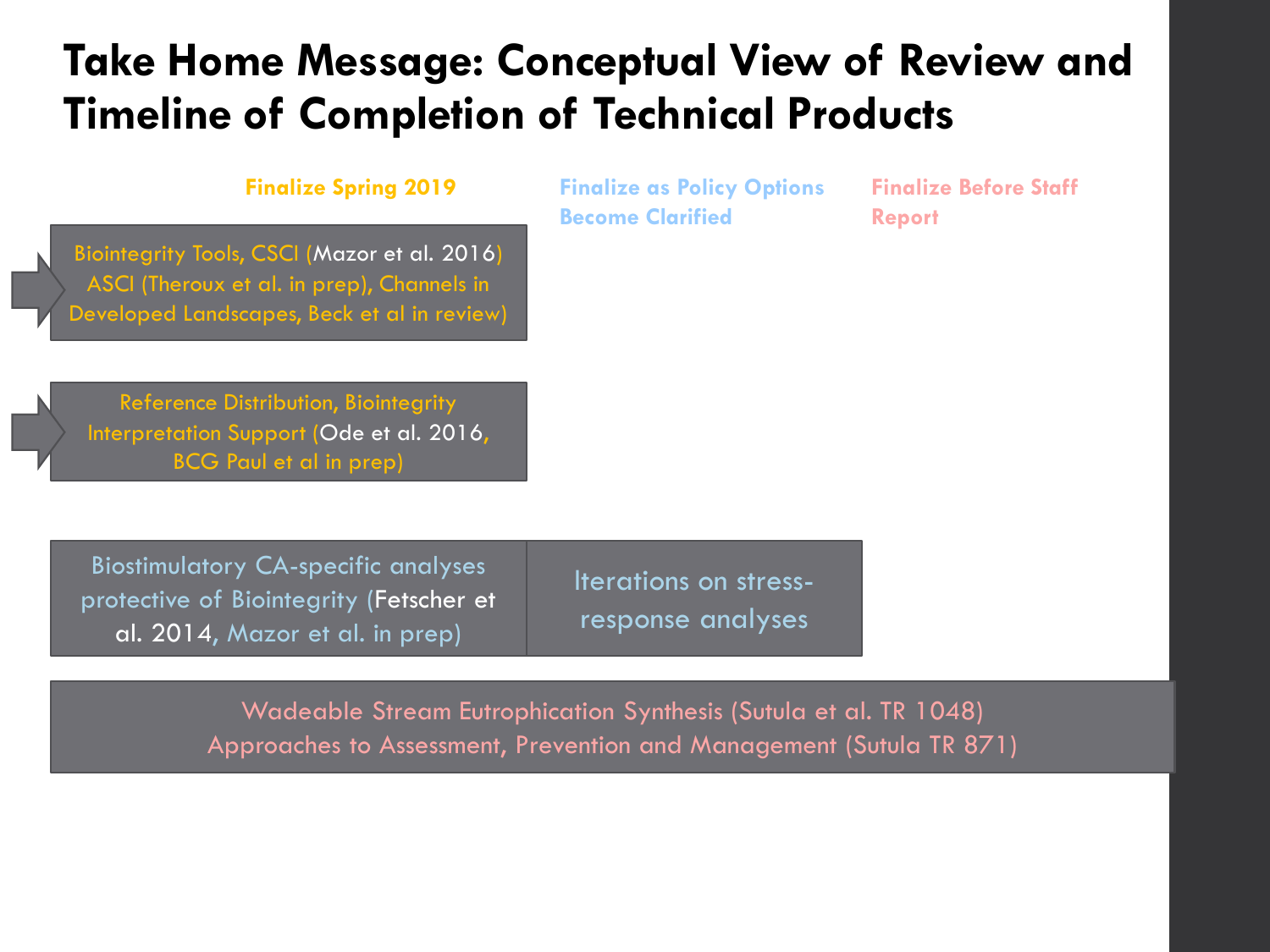## Science to Support Biointegrity-Biostimulatory Policy

Step 1: Biointegrity Science

Step 2: Biostimulatory Science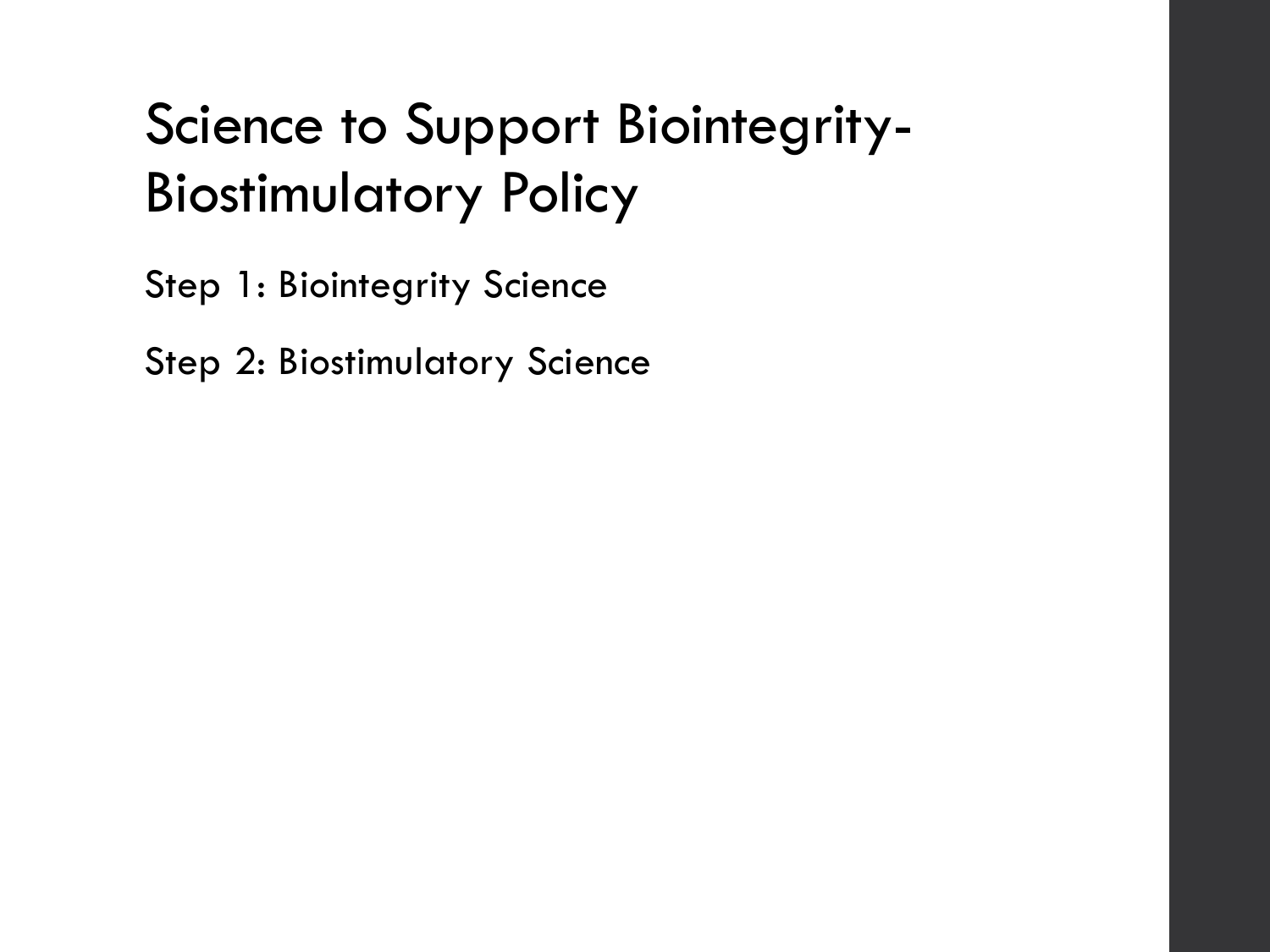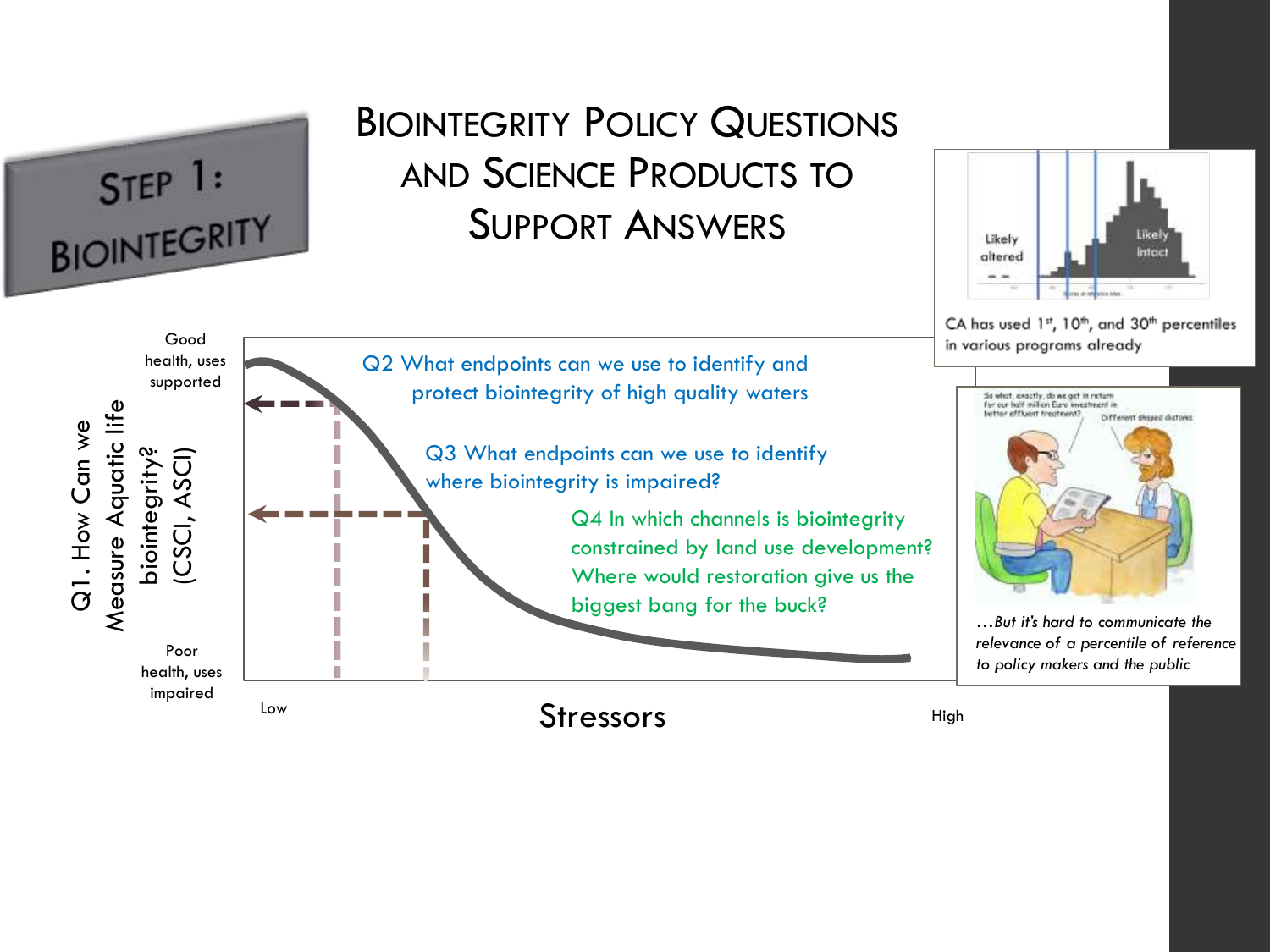### What Science Products Can Be Used to Answer Biointegrity Questions?

#### **Q1. How can we Measure Aquatic life biointegrity? (Answer: CSCI, ASCI)**

- Mazor et al. (2016)- California Stream Condition Index (CSCI) based on benthic macroinvertebrates
- Theroux et al. in prep Algal Stream Condition Index (ASCI) based on algae

#### **Q2 and Q3 What endpoints can we use to identify and protect biointegrity of high quality waters ? What endpoints can we use to identify where biointegrity is impaired**

- Ode et al. 2016 Natural variability of CSCI at reference sites
- Mazor et al. 2016 comparison of CSCI reference percentiles (REF30, REF10, REF01) to distribution of ambient stream data around the state
- **Theroux et al. (in prep**) comparison of ASCI reference percentiles (REF30, REF10, REF01) to ambient distribution of stream data around the state
- **Paul et al. in prep.** How does a percentile of reference of CSCI or ASCI compare to expert derived bins of biological condition? What do those bins correspond to terms of loss of biointegrity structure (and function)?

Q4 In which channels is biointegrity constrained by land use development?

• **Beck et al. (in review)** – Channels in developed landscapes tool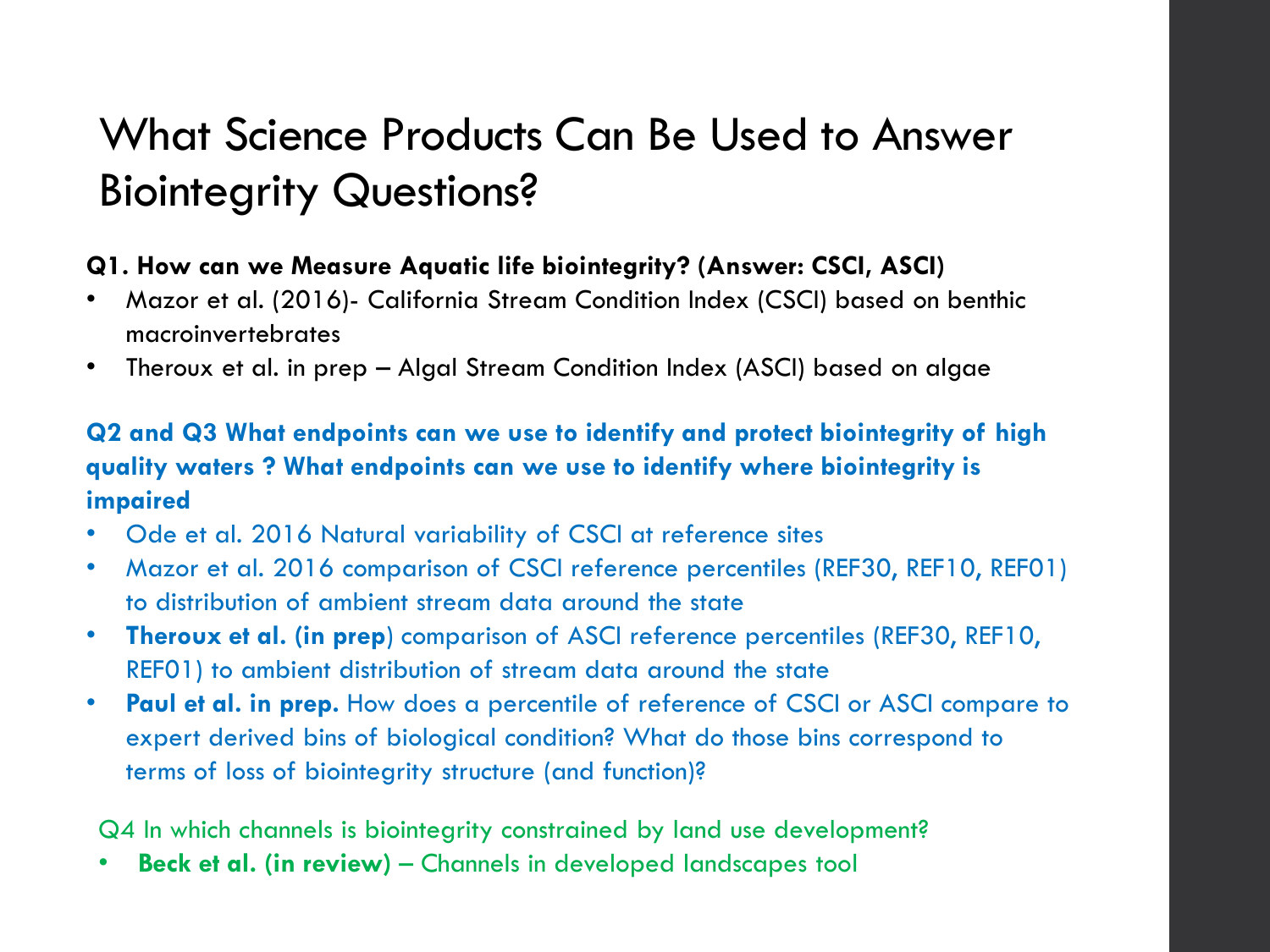BIOSTIMULATORY POLICY QUESTIONS AND BIOSTIMULATORY SCIENCE PRODUCTS TO SUPPORT ANSWERS



STEP 2:

Q5. What is a biostimulatory effect?

Q6. What are the best indicators to measure biostimulatory effects on wadeable streams? e.g. Nutrients (TN, TP), Organic Matter (Benthic Chl-a, AFDM, % Macroalgal Cover)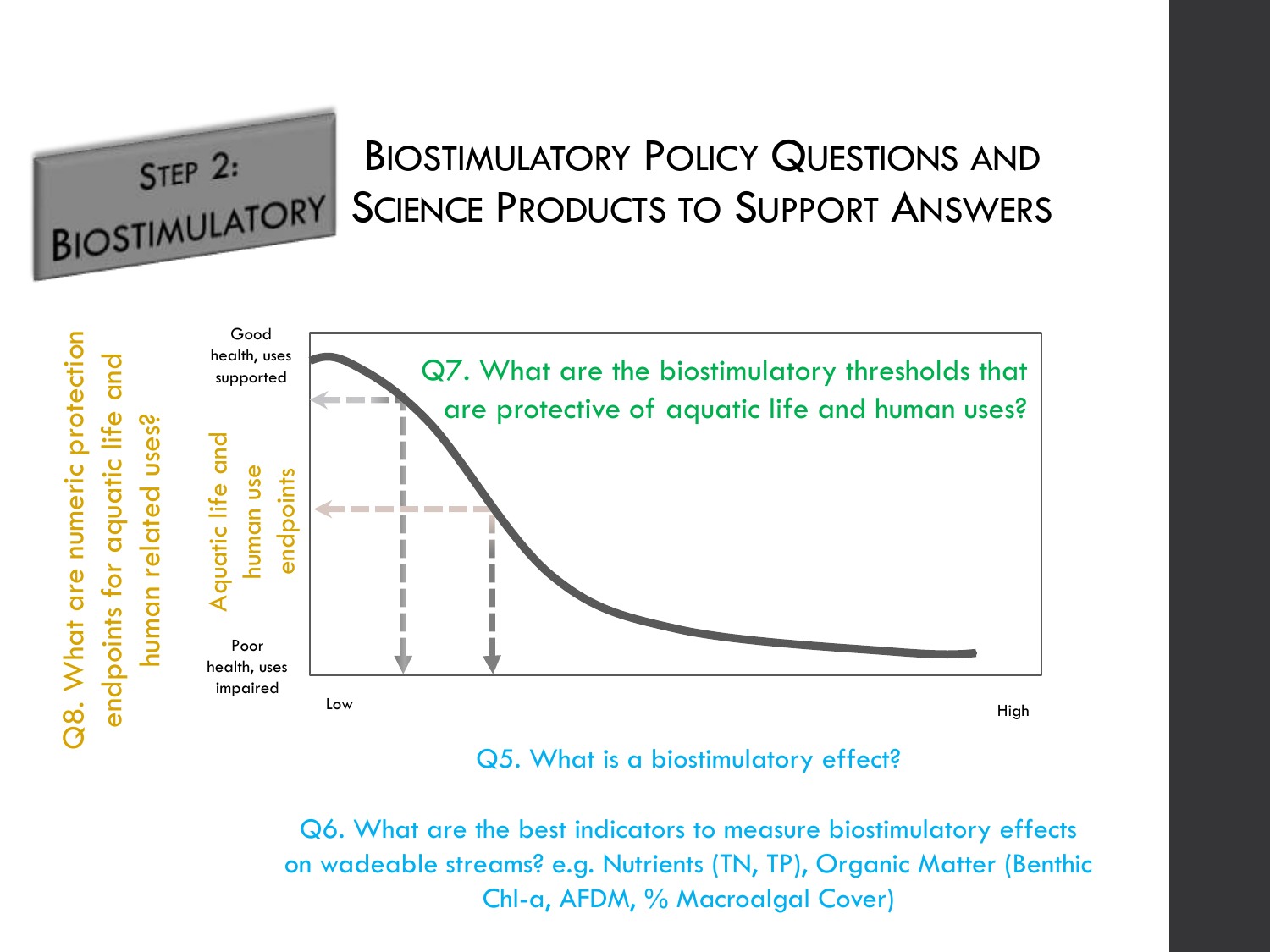#### **Q5. What is a biostimulatory impact?**

• **Sutula TR 841** Approaches to Assessing and Managing Biostimulatory Impacts in California Waterbodies (defines biostimulatory vis a vis eutrophication, provides generic conceptual models, and organizing assumptions for science across all waterbody types)

#### **Q6. What Indicators Can Be Used to Measure Biostimulatory Impacts?**

- *In any waterbody:* Sutula TR 841. Generic lists of indicators applicable across waterbody type
- *Wadeable streams***:** Sutula et al. 1048. Scientific Bases for Assessment, Prevention, and Management of Biostimulatory Impacts in California Wadeable Streams (stream conceptual models, review of indicators, and [same] organizing assumptions for science)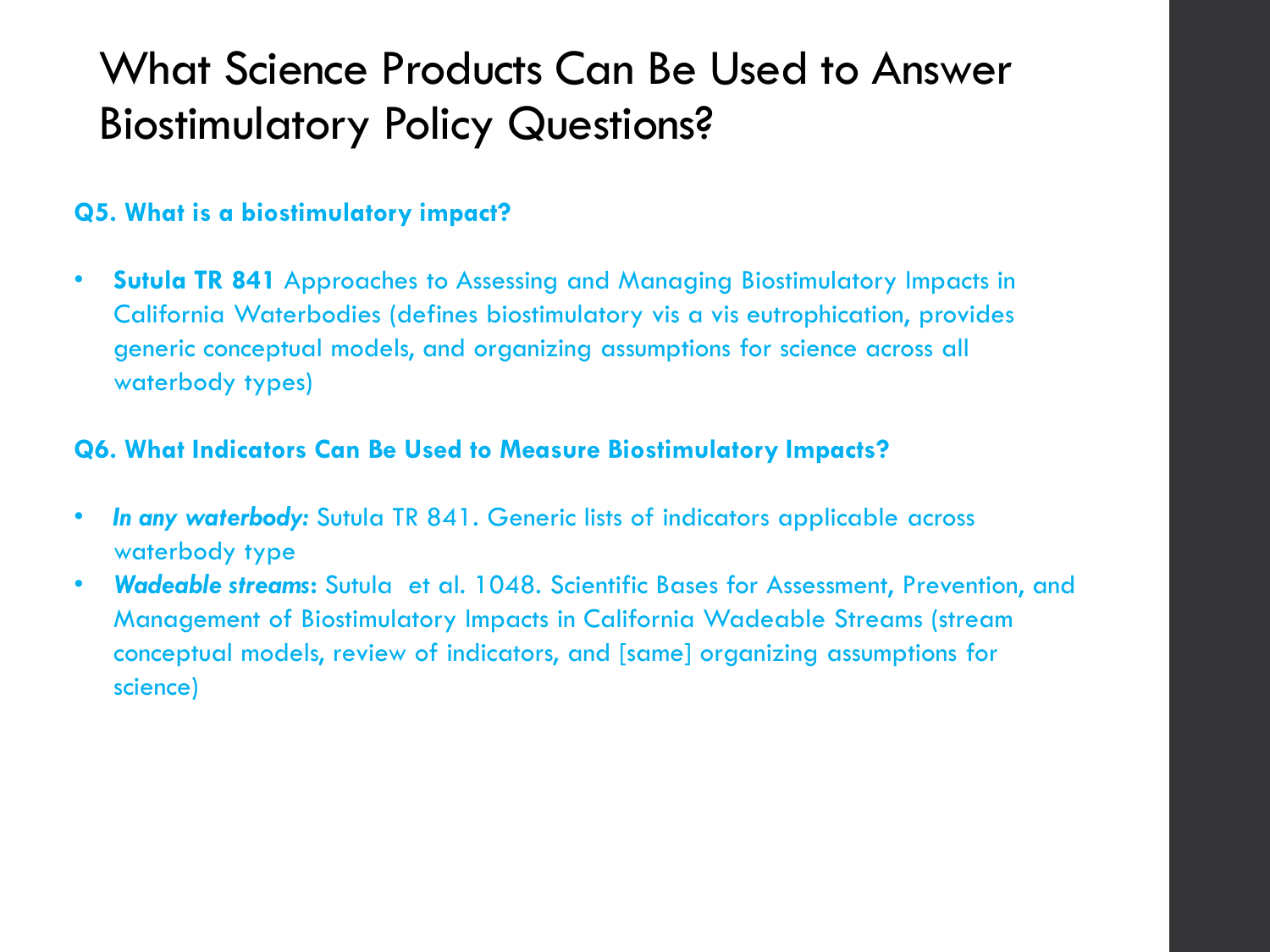**Q7. What are the biostimulatory thresholds that are protective of aquatic life and human uses?**

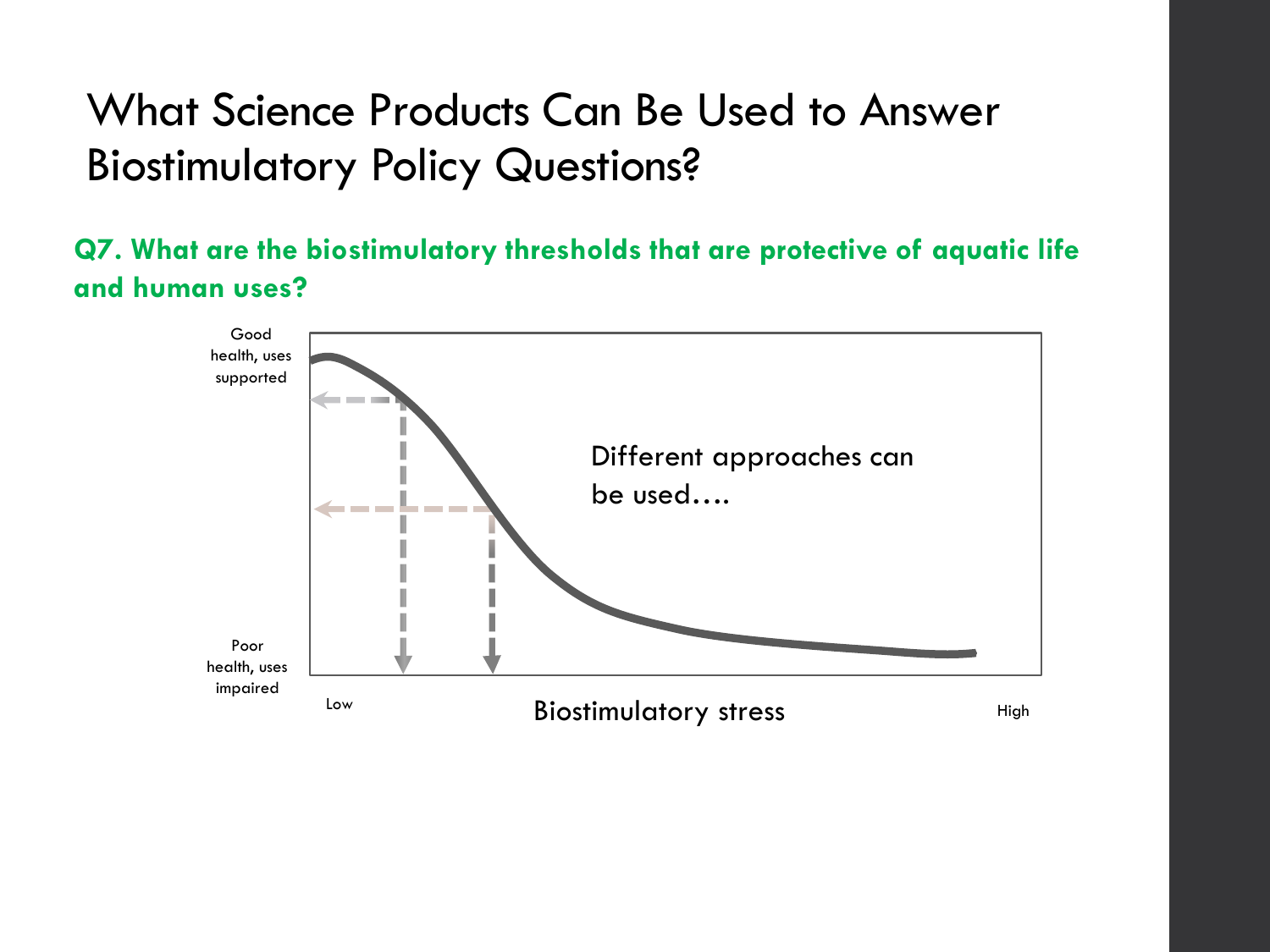### EPA Says There are Three Ways to Derive Thresholds for Nutrients (and other Biostimulatory Indicators)

- Percentile of range of variability at reference sites
	- No protection endpoint required
	- Assumption is that if it is within range of natural variability then uses are supported
- Empirical Stress Response modeling
	- Protection endpoint regressions (right panel; protection **endpoint** is required)
	- Change point analyses (Left panel; protection endpoint not required)





• Causal modeling – not appropriate for statewide questions, but can do this at a watershed scale (e.g. Klamath, Santa Margarita River, etc. case studies) = WATERSHED MANAGEMENT APPROACH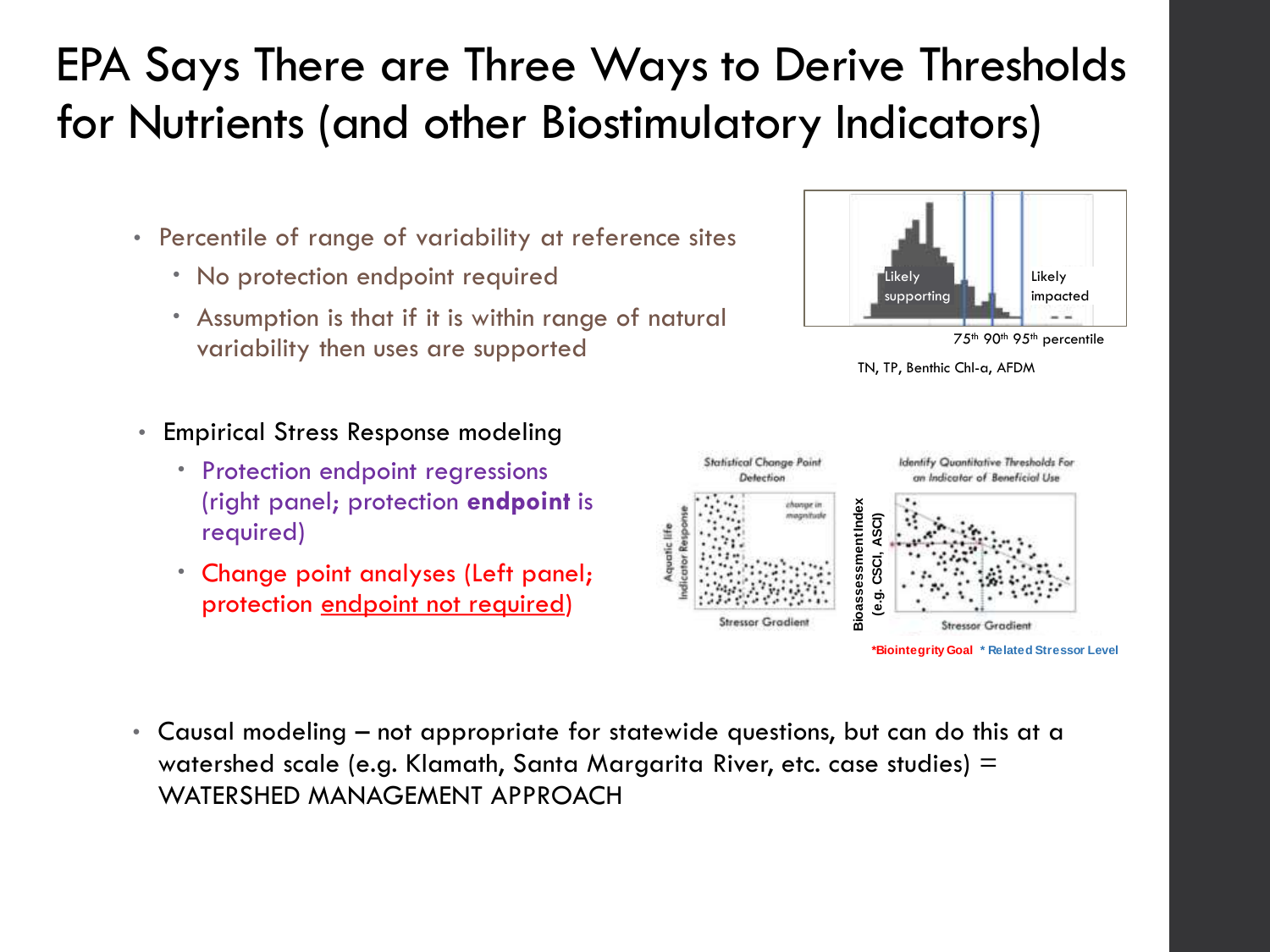**Q7. What are the biostimulatory thresholds that are protective of aquatic life and human uses?**

**Wadeable streams, dominated by benthic primary producers (most streams in state): TN, TP, Benthic Chla, AFDM, macroalgal % cover, DO diel variability**

- %ILE OF REFERENCE: Fetscher et al. (2014)- 75<sup>th</sup> and 95<sup>th</sup>, ecoregion and statewide
- %ILE OF REFERENCE: Mazor et al. in prep 90<sup>th</sup>, ecoregion and statewide
- CHANGEPOINT: Fetscher et al. (2014) Comparative for CSCI and So Cal algal IBI, statewide)
- CHANGEPOINT: Mazor et al. in prep Raw taxonomy for bugs and algae, statewide
- PROTECTION ENDPOINT: Mazor et al. in prep  $-30<sup>th</sup>$ , 10<sup>th</sup> and 1<sup>st</sup> percentile of reference, BCG bins 3 and 4 for bugs (CSCI) and algae (ASCI)
- **Literature from other states, using comparable approaches, state criteria: Sutula et al. TR 1048, notably Jessup et al. (2015) for New Mexico streams**

**Wadeable streams, dominated by sestonic primary producers (most streams in state): TN, TP, water column chl-a, DO diel variability**

• **Literature from other states, using comparable approaches, state criteria: Sutula et al. TR 1048**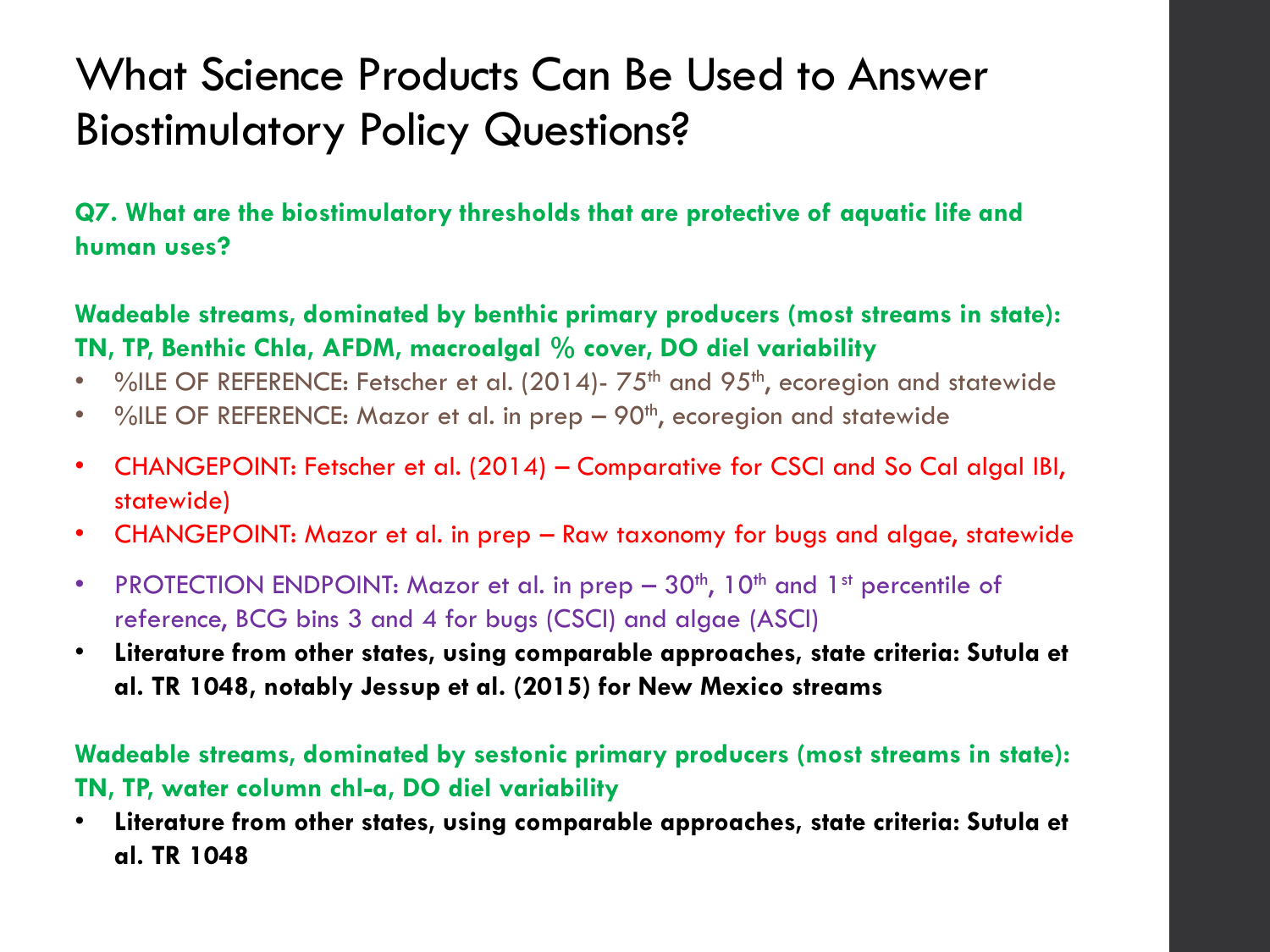**Q7. What are the biostimulatory thresholds that are protective of aquatic life and human uses?**



Intent is to show you the **range** of biostimulatory thresholds, given different protection endpoints and approaches, **starting with California studies**, then **national studies**, then **other state criteria**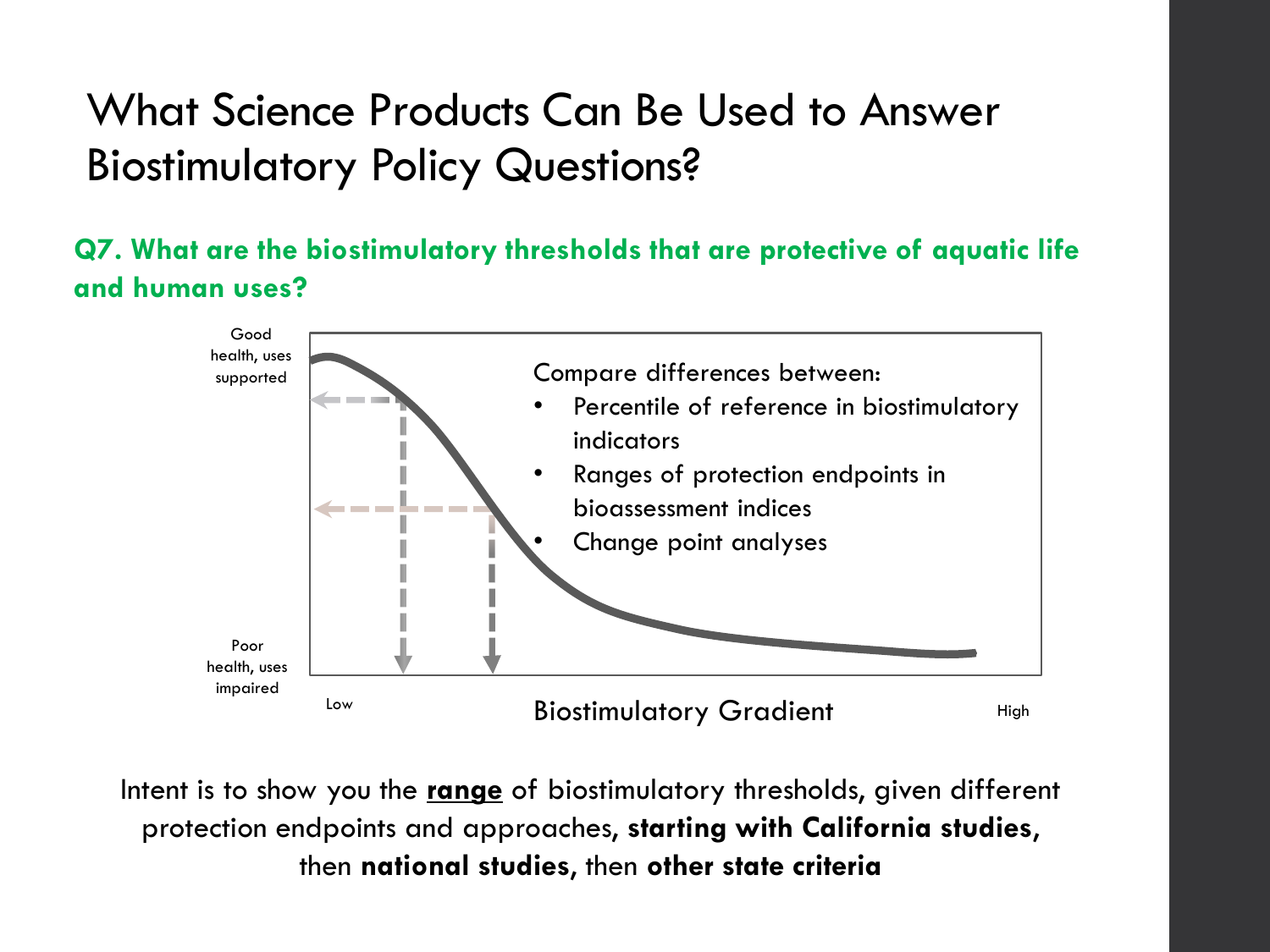**Q8. What are numeric protection endpoints for aquatic life and human related uses?**

#### Aquatic Life Related Uses:

- Ode et al. 2016 Natural variability of CSCI at reference sites
- Mazor et al. 2016 comparison of CSCI reference percentiles (REF30, REF10, REF01) to ambient distribution of stream data around the state
- **Theroux et al. (in prep**) comparison of ASCI reference percentiles (REF30, REF10, REF01) to ambient distribution of stream data around the state
- **Paul et al. in prep.** How does a percentile of reference of CSCI or ASCI compare to expert derived bins of biological condition? What do those bins correspond to terms of loss of biointegrity structure (and function)?

#### Human Related Uses:

- REC2 Nuisance algal cover: **Sutula et al. TR 1048**
- Cyanobacterial toxins: **Sutula et al. TR 1048**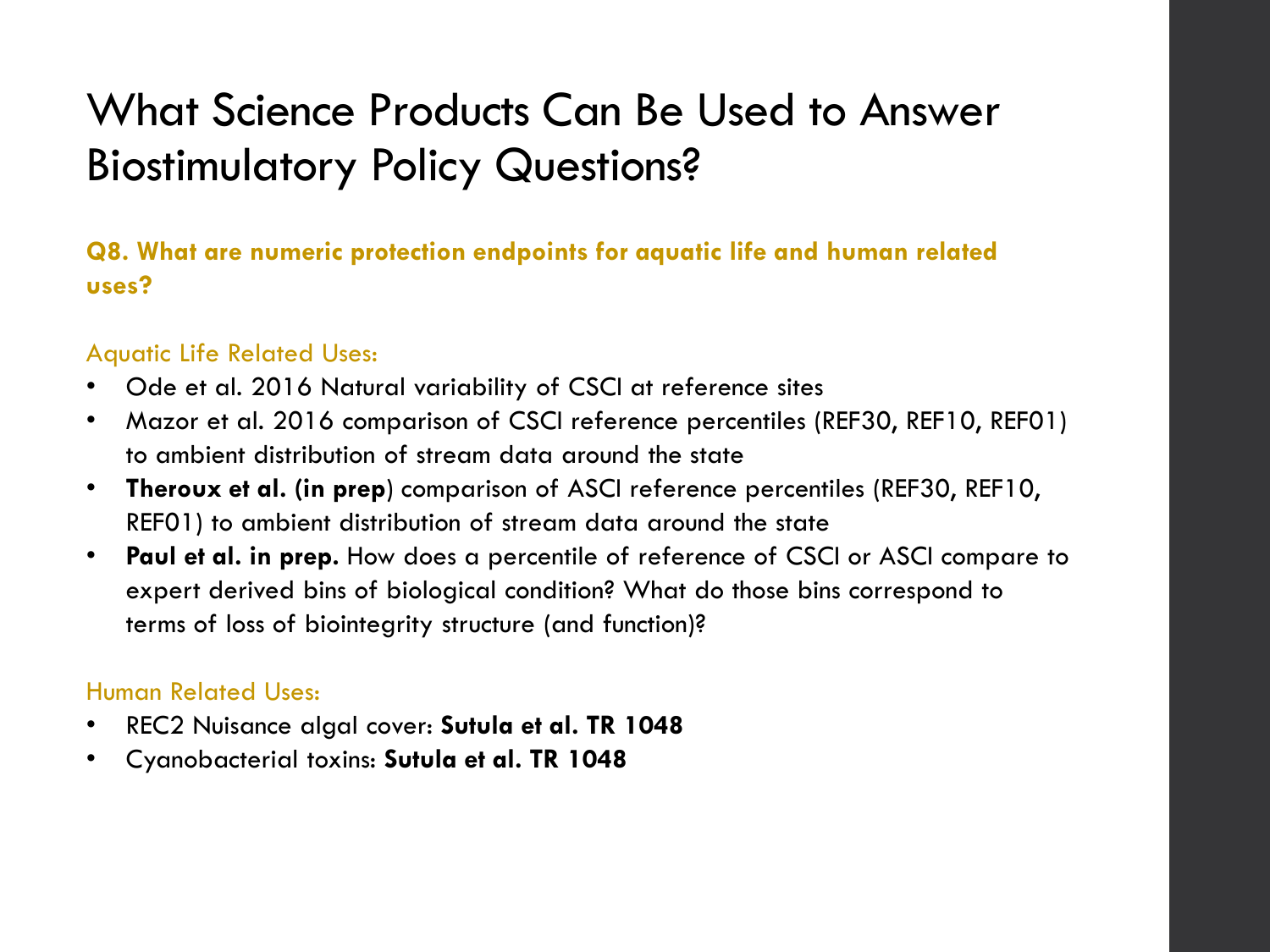### **Conceptual View of Review and Timeline of Completion of Technical Products**

#### **Finalize Spring 2019**

Biointegrity Tools, CSCI (Mazor et al. 2016) ASCI (Theroux et al. in prep), Channels in Developed Landscapes, Beck et al in review) **Finalize as Policy Options Become Clarified**

**Finalize Before Staff Report**

Reference Distribution, Biointegrity Interpretation Support (Ode et al. 2016, BCG Paul et al in prep)

Biostimulatory CA-specific analyses protective of Biointegrity (Fetscher et al. 2014, Mazor et al. in prep)

Iterations on stressresponse analyses

Wadeable Stream Eutrophication Synthesis (Sutula et al. TR 1048) Approaches to Assessment, Prevention and Management (Sutula TR 871)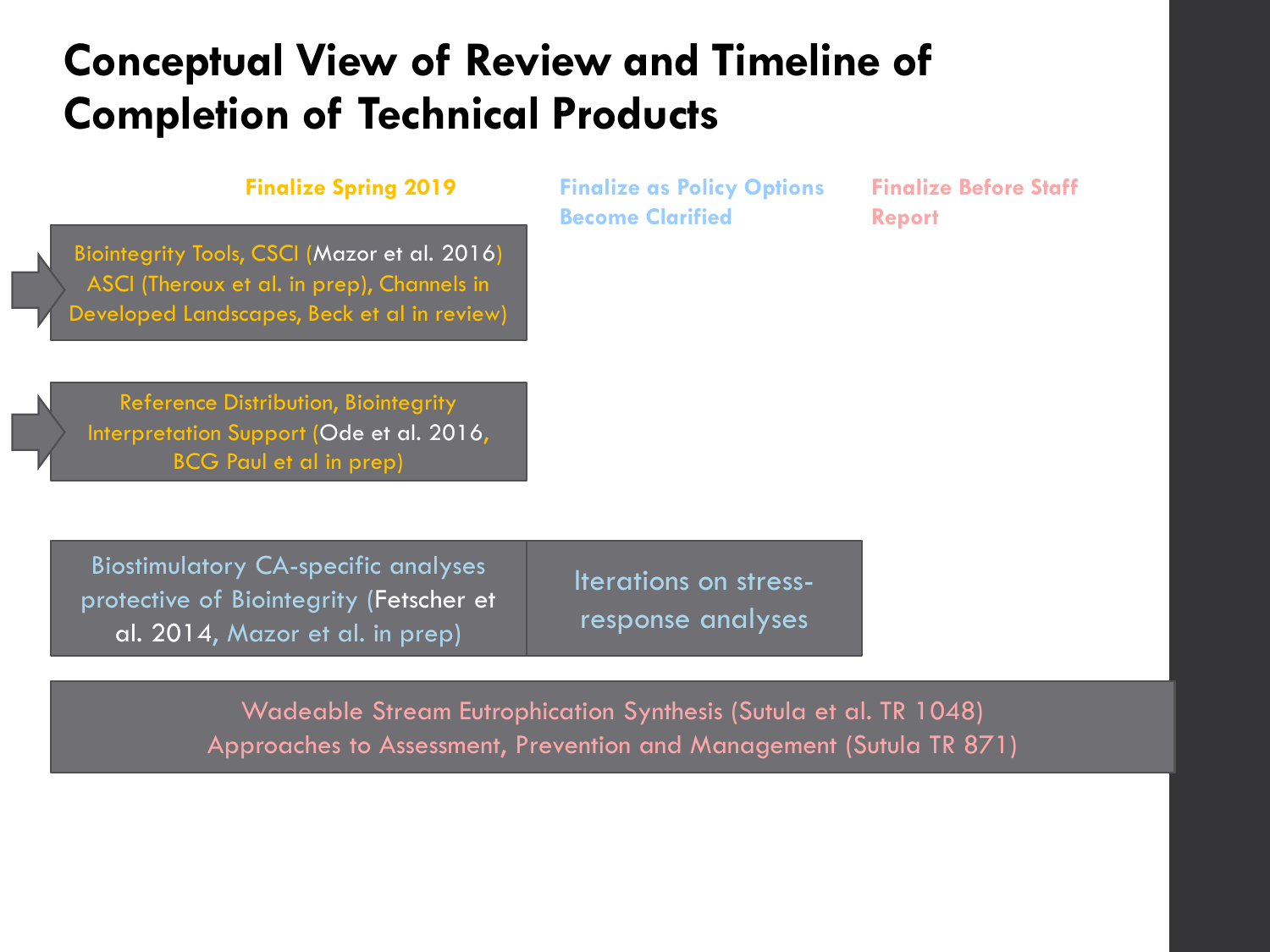#### Previous Guidance to Advisory Groups for Review of Technical Products

- Start by listening to the webinars
	- ASCI, percentile of reference and BCG <https://vimeo.com/290372091>
	- Channels in Developed Landscapes<https://vimeo.com/291742322>
	- Biostimulatory stress-response models and syntheses <https://vimeo.com/292211374>
- If you want to provide feedback on detail of biointegrity, review:
	- ASCI: Theroux et al. (in prep)
	- Channels in Developed Landscapes (Beck et al. in prep)
	- BCG Model as interpretation support (Paul et al. in prep)
- If you want to provide feedback on biostimulatory science, review:
	- Read Table 1.4 organizing assumption for science (draft TR 1048)
	- Start with eutrophication synthesis Section 4 (draft TR 1048)—this is a broad summary
	- Then read Mazor et al. (in prep)
	- Then Section 3 of TR 1048 for more detail on other sources of literature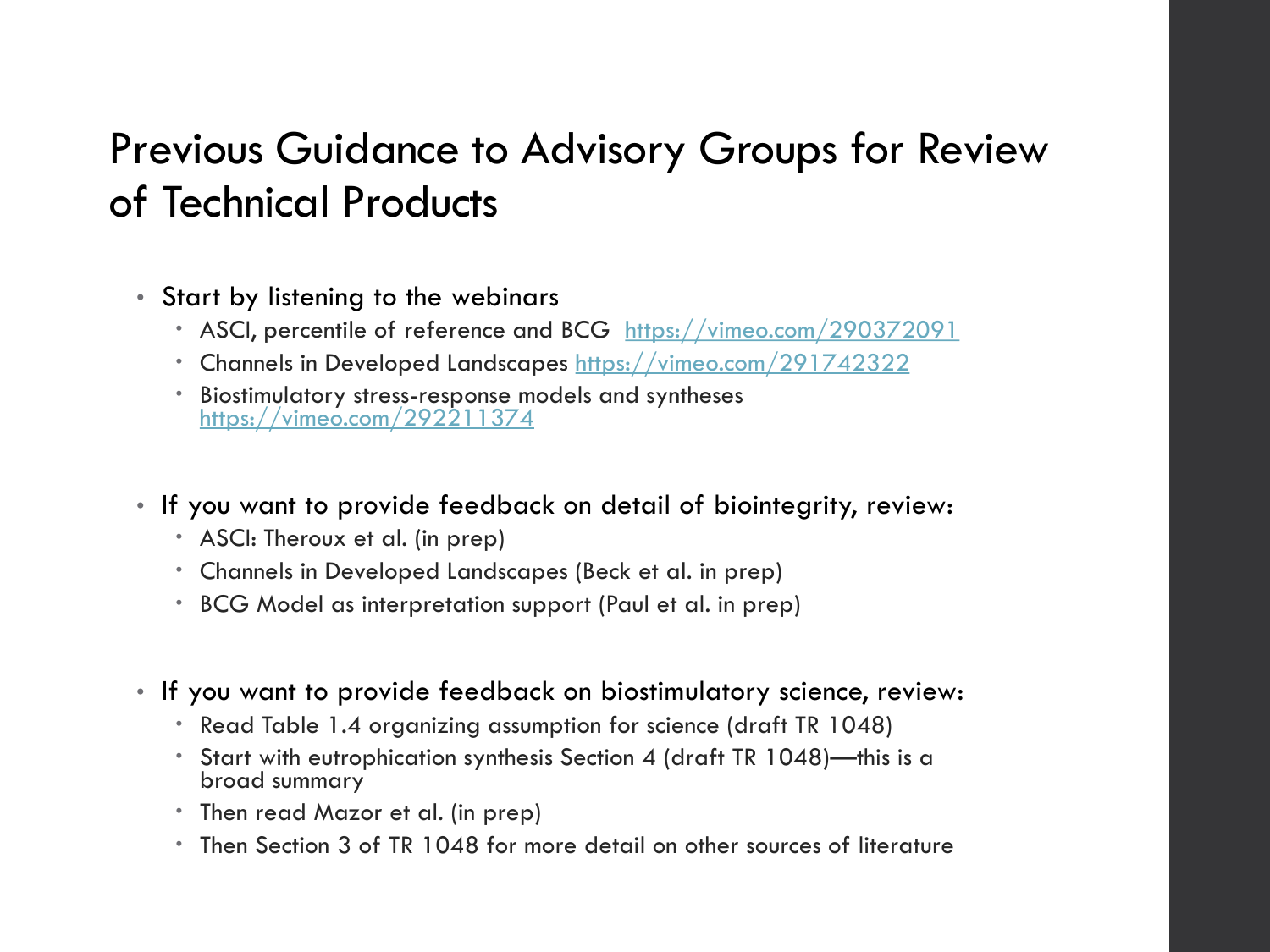### Stakeholder Sector Leads Gave Waterboard Staff Feedback on Timing for Science Panel Review and Advisory Group Feedback

- Waterboard staff is developing a workplan and revised timeline for the policy- they will share that as soon as it's available
- Waterboard staff is considering how to best use available science advisory panel resources.
	- Resources for 2 meetings left
	- Will hold the first meeting on December 12 and  $13<sup>th</sup>$  with goal of reviewing draft technical products
	- Still considering how to best utilize resources for the last meeting, so stay tuned.
- For December 12-13<sup>th</sup>, panel meeting,
	- Review products (see next slide for priorities)
	- Provide written feedback to Waterboard between now and December  $12<sup>th</sup>$  (sooner the better)
	- Provide that same feedback to sector rep and help them organize that into a presentation to Panel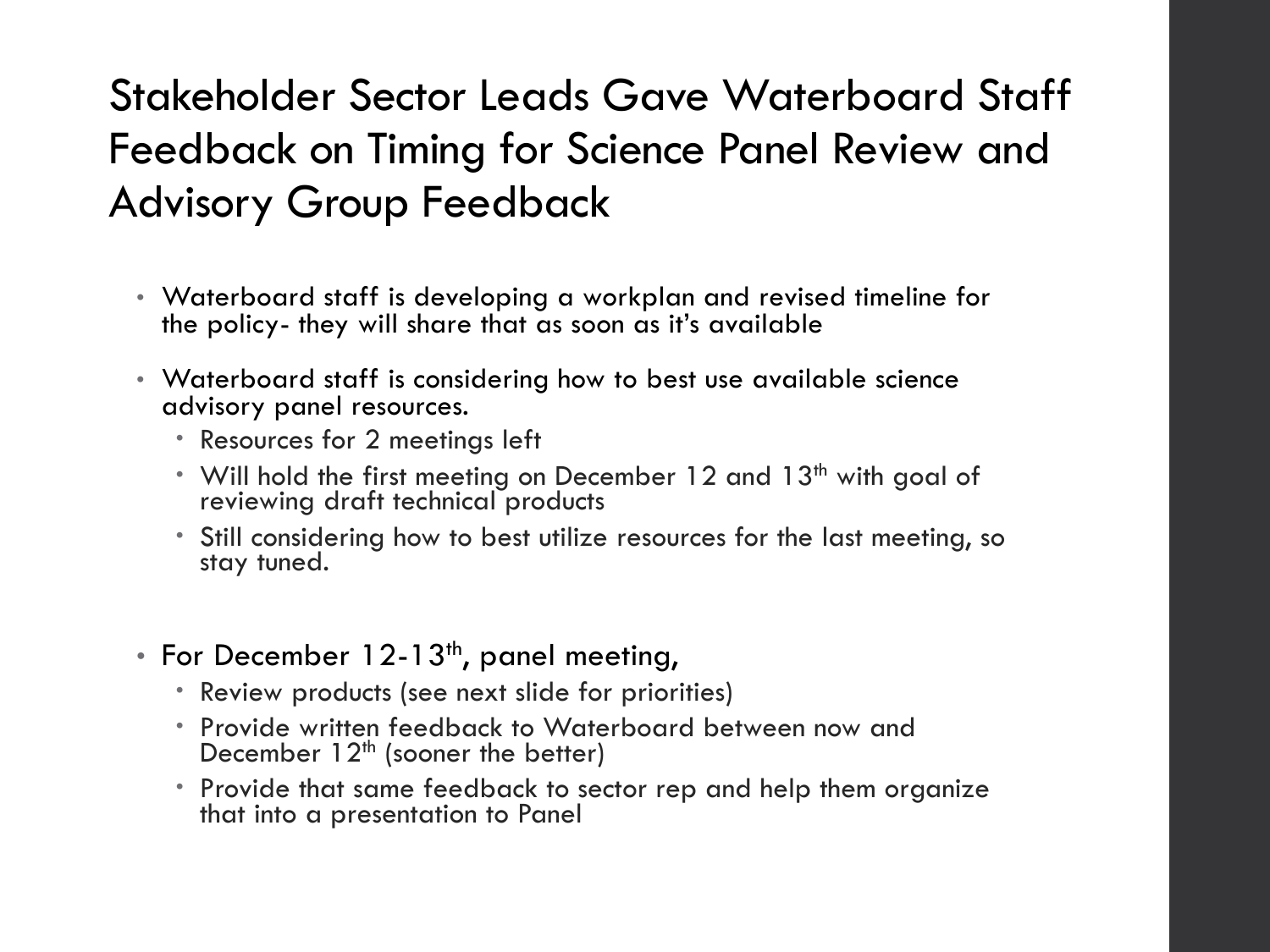# So…Your Opportunities for Feedback Starts today

- Initial impressions of science?
	- Issues we agree with that are easily addressed (let's not use Panel resources for this)
	- $\cdot$  Issues we agree with, but that require additional resources
	- Issues we disagree with and want the Panel to weigh in
	- Larger issues not addressed in existing "raw materials"
- What are the major issues that you want the Panel to address?
	- Edit the science panel charge with you
- Other resources for review and feedback?
	- Science team office hours?